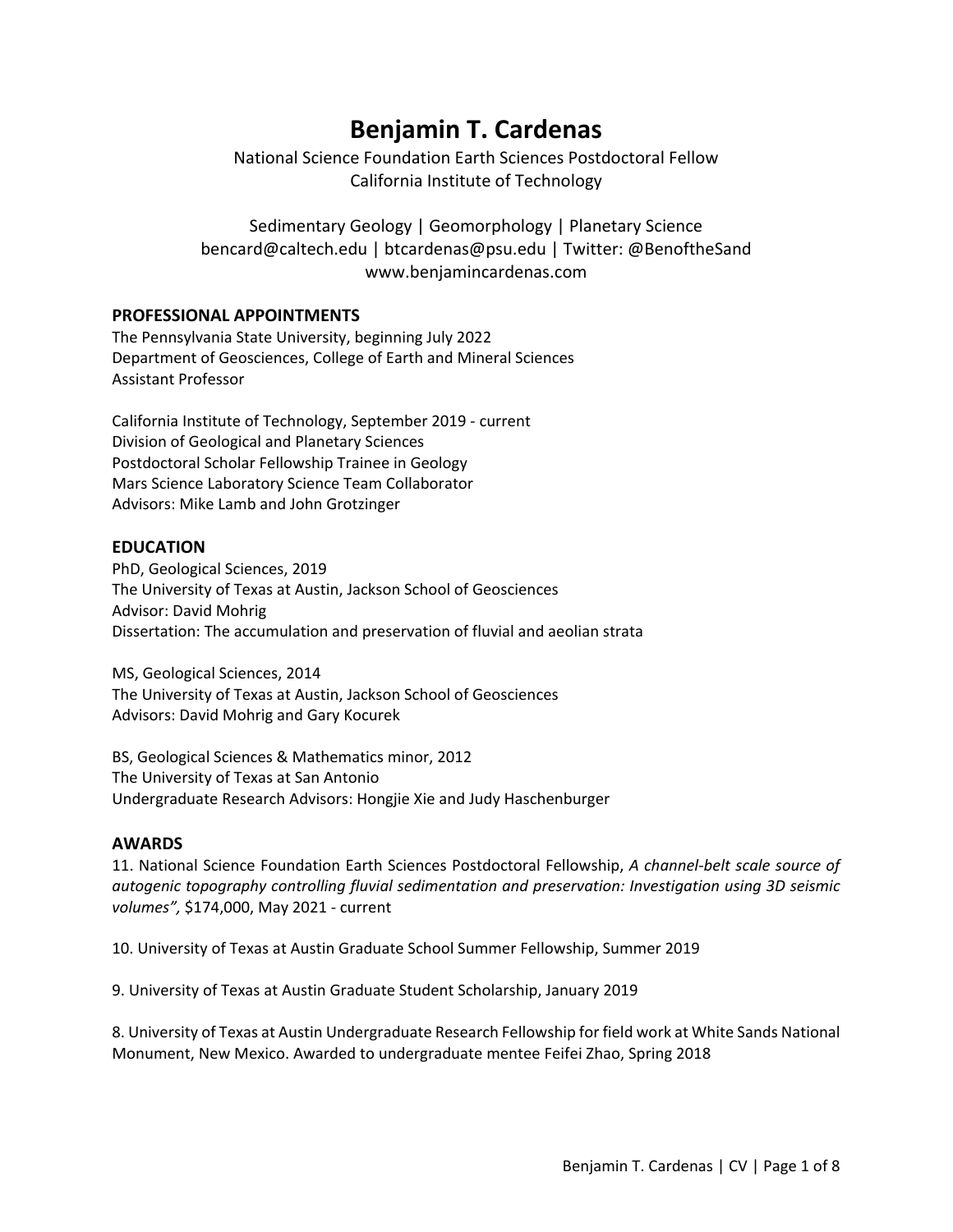7. NASA/Mars Exploration Program Travel Grant to the Fourth landing site workshop for the Mars 2020 rover mission, October 2018

6. NASA/Mars Exploration Program Travel Grant to the Fifth Planetary Dunes Workshop, May 2017

- 5. Jackson School of Geosciences Seed Grant, January 2016
- 4. Jackson School of Geosciences Planetary Science Theme Scholarship, January 2015
- 3. Jackson School of Geosciences Off-Campus Research Grant, May 2013
- 2. Jackson School of Geosciences Entry Fellowship, 2012-2013

1. Best Talk Award, Minority Opportunities for Research in Engineering and Science Colloquium, University of Texas at San Antonio, May 2012

#### **PUBLICATIONS**

\* indicates undergraduate mentee

#### **Preprints/In Review**

- 3. **Cardenas, B.T.**, Lamb, M.P., and Grotzinger, J.P. Carving martian landscapes from ancient sedimentary basins. In review at Nature.
- 2. **Cardenas, B.T.**, Swartz, J.M., Mohrig, D., and Prokocki, E.W. Setting up the preservation of fluvial channel belts. Preprint available at EarthArxiv:<https://eartharxiv.org/y7m4w/>
- 1. **Cardenas, B.T.**, and Smith, B.P. Grainstone cross-set geometry as a physical proxy for chemical and biological sediment cohesion. Preprint available at EarthArxiv: https://eartharxiv.org/w24x9/

#### **Published**

- 10. \*Zhao, F., Kim, W., and **Cardenas, B.T.** Controls of aeolian dune height on cross-strata architecture: White Sands, New Mexico, USA. In Press, Journal of Sedimentary Research, v. 91, p. 1-12.
- 9. Mason, J., **Cardenas, B.T.,** Day, M.D., Daniller-Varghese, M., Brothers, S.C., Kocurek, G., and Mohrig, D. (2020) Pattern evolution and interactions in subaqueous dune fields: North Loup River, Nebraska, U.S.A. Journal of Sedimentary Research, v. 90, p. 1734-1746.
- 8. **Cardenas, B.T.**, Mohrig, D., Goudge, T.A., \*Hughes, C.M., Levy, J.S., Swanson, T., Mason, J., and \*Zhao, F. The anatomy of exhumed river-channel belts: Bedform- and belt-scale kinematics of the Ruby Ranch Member, Cretaceous Cedar Mountain Formation, Utah, USA. Sedimentology, v. 67, p. 3655- 3682.
- 7. **Cardenas, B.T.**, Swanson, T., Goudge, T.A., Wagner, R.W., and Mohrig, D. The effect of remote sensing resolution limits on aeolian sandstone measurements and the reconstruction of ancient dune fields on Mars: Numerical experiment using the Page Sandstone, Earth. Journal of Geophysical Research – Planets, v. 124, p. 3244-3256.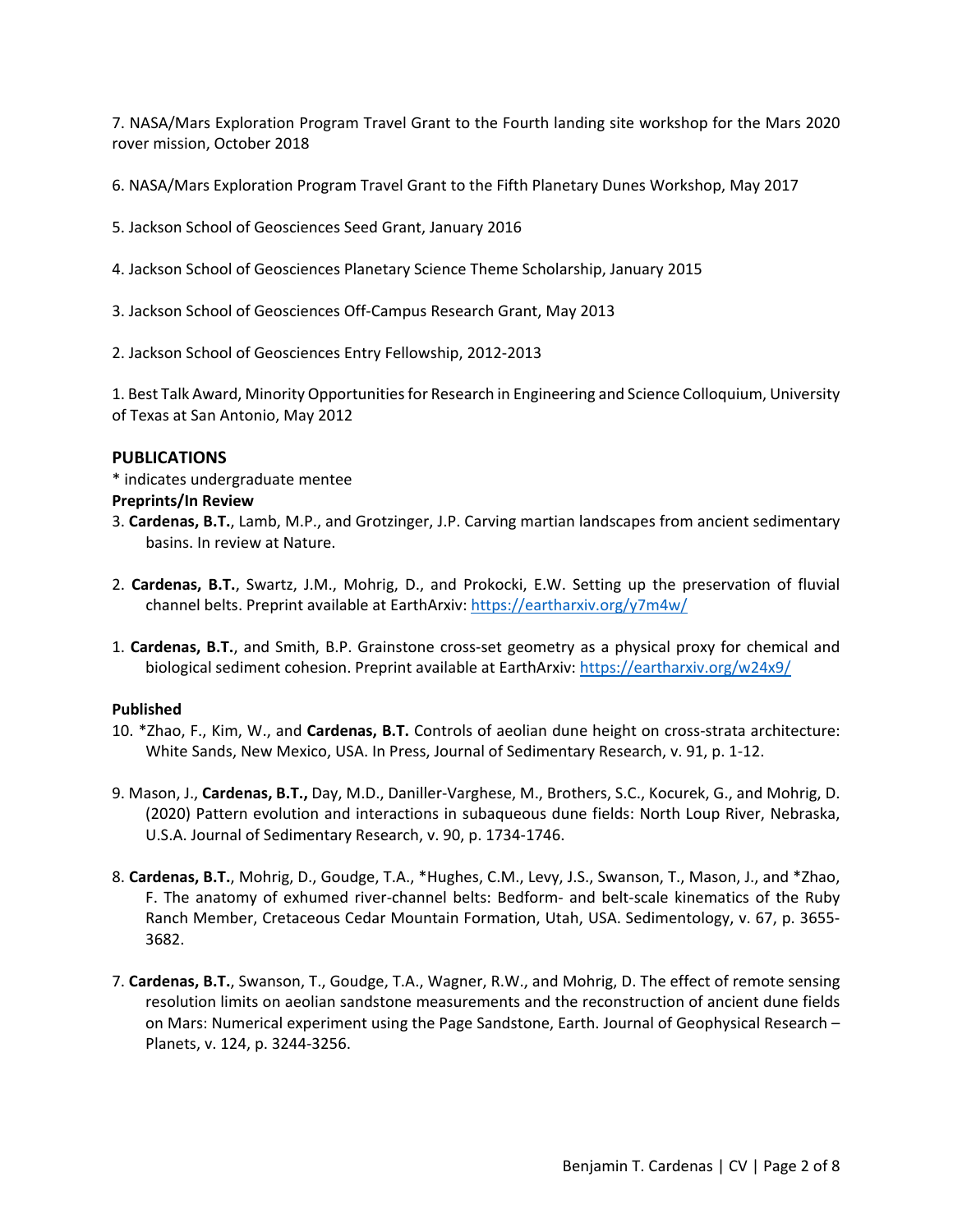- 6. Swanson, T., Mohrig, D., Kocurek, G., **Cardenas, B.T.**, Wolinsky, M.A. (2019) Preservation of autogenic processes and allogenic forcings within set-scale aeolian architecture I: numerical experiments. Journal of Sedimentary Research, v. 89, p. 728-740.
- 5. **Cardenas, B.T.**, Kocurek, G., Mohrig, D., Swanson, T., \*Hughes, C.M., and Brothers, S.C. (2019) Preservation of autogenic processes and allogenic forcings in set-scale aeolian architecture II: the scour-fill dominated Jurassic Page Sandstone, Arizona, USA. Journal of Sedimentary Research, v. 89, p. 741-760.
- 4. Kocurek, G., Martindale, R.C., Day, M.D., Goudge, T.A., Kerans, C., Hassenruck-Gudipati, H.J., Mason, J., **Cardenas, B.T.**, Petersen, E.I., Mohrig, D., Aylward, D.S., \*Hughes, C.M., and Nazworth, C.M. (2019) Antecedent aeolian dune topographic control on carbonate and evaporate facies: Jurassic Todilto Member, Wanakah Formation, Ghost Ranch, New Mexico, USA. Sedimentology, v. 66, p. 808-837.
- 3. \*Hughes, C.M., **Cardenas, B.T.**, Goudge, T.A., and Mohrig, D. (2019) Deltaic Deposits Indicative of a Paleo-Coastline at Aeolis Dorsa, Mars. Icarus, v. 317, p. 442-453.
- 2. Goudge, T.A., Mohrig, D., **Cardenas, B.T.**, Hughes, C.M., and Fassett, C.I. (2018) Stratigraphy and Paleohydrology of Delta Channel Deposits, Jezero Crater, Mars. Icarus, v. 301, p. 58-75.
- 1. **Cardenas, B.T.**, Mohrig, D., and Goudge, T.A. (2018), Fluvial stratigraphy of valley fills at Aeolis Dorsa, Mars: Evidence for base-level fluctuations controlled by a downstream water body. GSA Bulletin, v. 130, p. 484-498.

# **OTHER PUBLICATIONS**

- 2. **Cardenas, B.T.** (2019) The Accumulation and Preservation of Fluvial and Aeolian Strata. PhD Dissertation, UT-Austin.
- 1. **Cardenas, B.T.** (2014) Evidence for coastline-controlled changes in base level from fluvial stratigraphy at Aeolis Dorsa, Mars. MS Thesis, UT-Austin.

# **MENTORSHIP**

# **Caltech**

3. Patrick Donahoe, Class of 2024, Numerical experiments on martian landscape evolution.

# **University of Texas at Austin**

2. Feifei Zhao, BS 2020, Aeolian lee-face processes and strata at White Sands National Park, New Mexico. Co-advised with Wonsuck Kim. Currently in a PhD program at University of California Santa Barbara with Vamsi Ganti.

1. Cory Hughes, BS 2018, Deltaic deposits at Aeolis Dorsa, Mars. Co-advised with Tim Goudge and David Mohrig. MS 2020 from Western Washington University with Melissa Rice. Currently in a PhD program at University of Arkansas with John Shaw.

#### **TEACHING**

University of Texas at Austin, Graduate Teaching Assistant, 7 semesters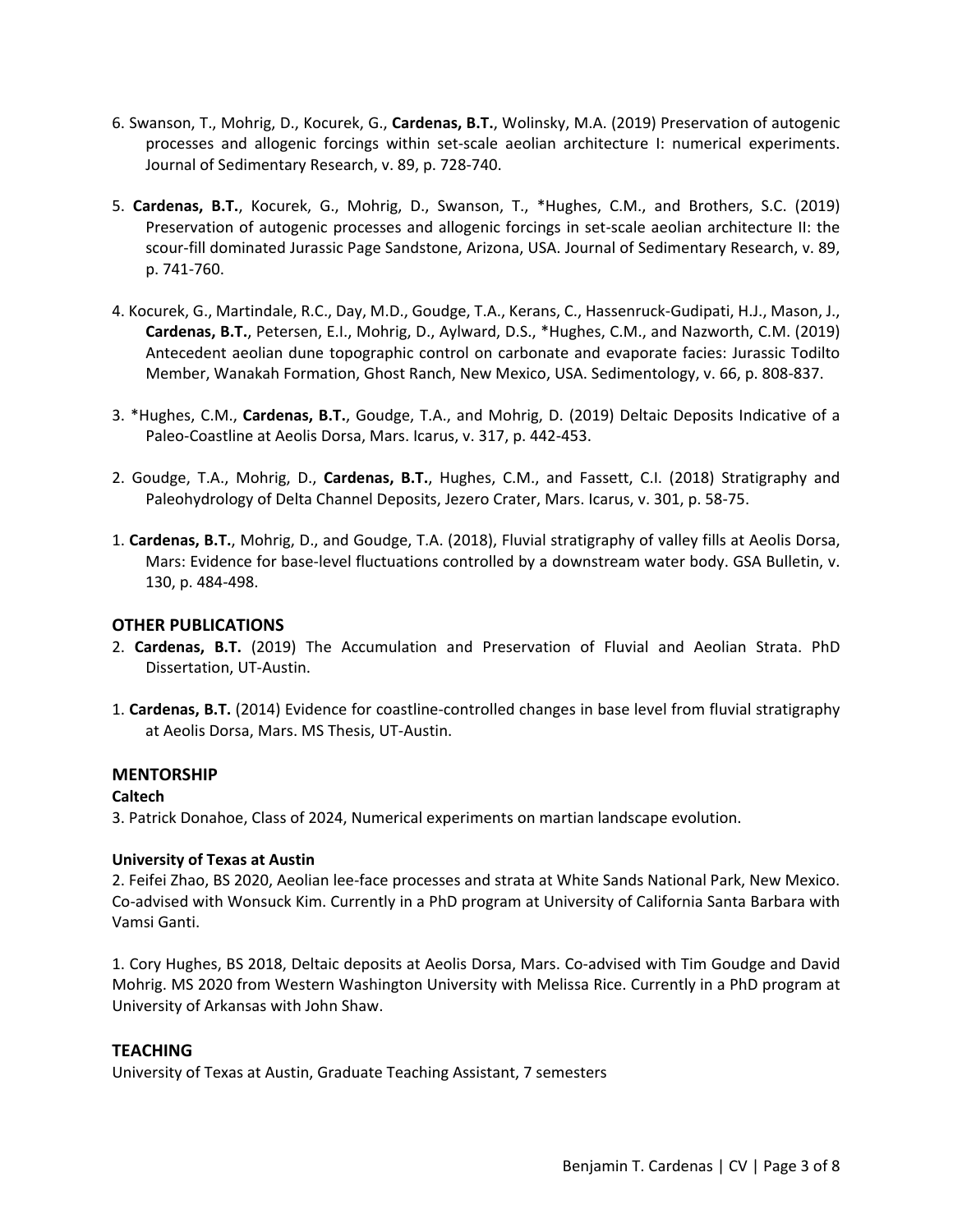Intro to Field/Strat Methods, Summer Field Camp, Constraining and Interpreting 3-D Stratigraphy, Energy Exploration (2 semesters), Igneous and Metamorphic Petrology, Sedimentary Rocks

# **MANUSCRIPT REVIEWS**

Geophysical Research Letters, Journal of Geophysical Research: Planets, Journal of Geophysical Research: Earth Surface, Geology, Geosphere, Sedimentology, The Sedimentary Record, Icarus, Earth Surface Processes and Landforms, Nature Communications, Science Advances

#### **PROPOSAL REVIEW PANELS**

National Aeronautics and Space Administration

# **SYNERGISTIC ACTIVITIES**

6. Co-organizer of First Annual Meeting of SEPM's Planetary Research Group, 2021

5. Founder of Planetary Science Research Group, SEPM Society for Sedimentary Geology, 2020 - current

4. Participant in online workshop *Hard Conversations: Intro to Racism and its Undoing*, September-October 2020

- 3. Official Twitter microblogger for the 50<sup>th</sup> Lunar and Planetary Science Conference, March 2019
- 2. Organizer of the UT Austin Soft Rock Seminar, 2016–2017
- 1. Graduate Student Representative for the Planetary Science Research Theme at the JSG, 2015-2017

#### **INVITED TALKS**

14. Texas A&M, Geology and Geophysics Seminar, November 2021.

- 13. University of Texas at San Antonio, Geology Seminar, October 2021.
- 12. University of Washington, June 2021.
- 11. Georgia Southern University, April 2021.
- 10. The Pennsylvania State University, Department of Geosciences Colloquium Series, March 2021.
- 9. University of Illinois at Chicago, Earth and Environmental Science Seminar, March 2021.
- 8. University of California, Berkeley, EPS Department Colloquium, February 2021.
- 7. Caltech, guest lecture in Geomorphology, November 2020.
- 6. University of Washington, October 2020.
- 5. Caltech, Geoclub Seminar, June 2020.
- 4. Stanford University, guest lecture, June 2020.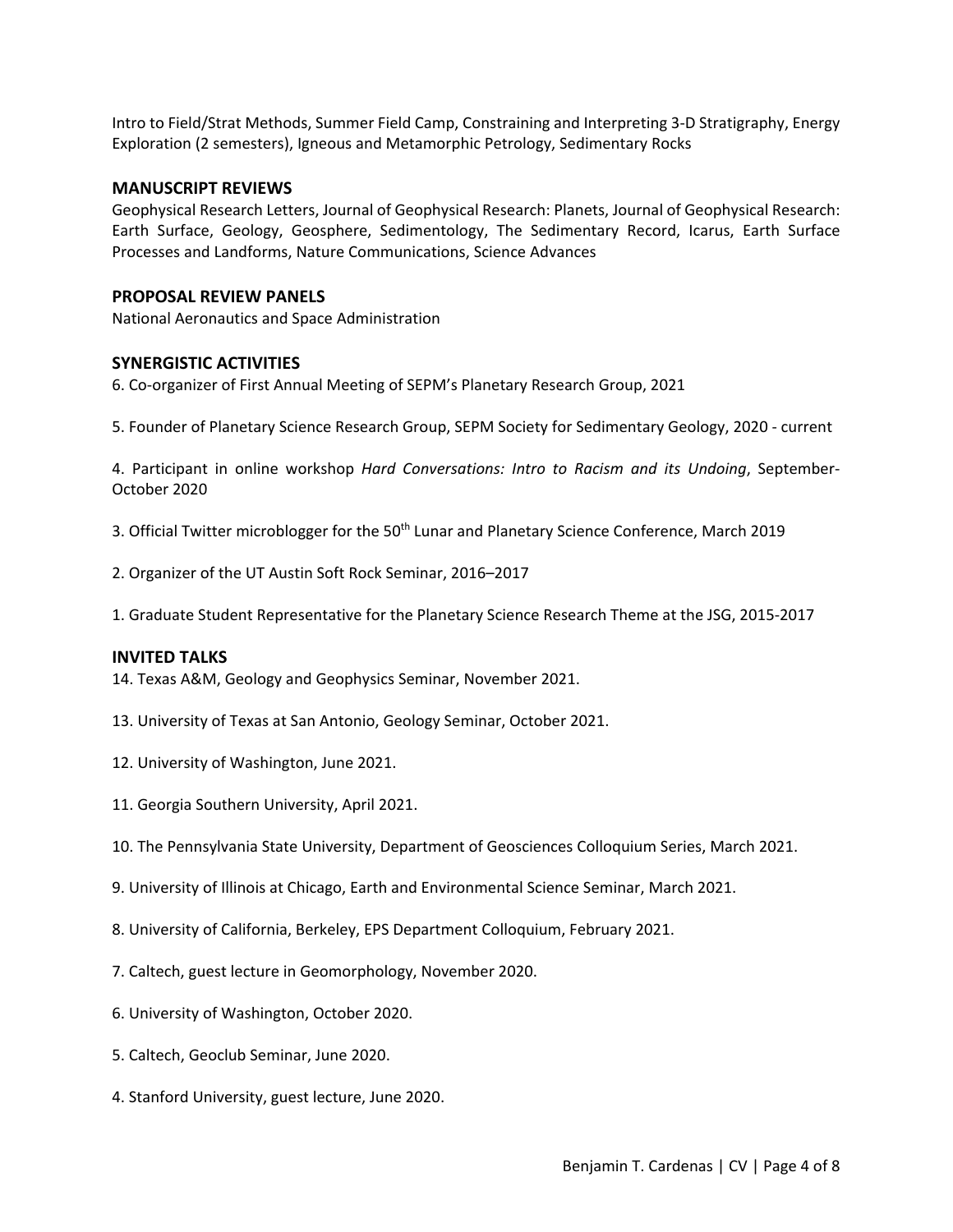3. University of Washington, cancelled due to covid-19 concerns, April 2020.

2. Brown University, Planetary Lunch Bunch, Providence, Rhode Island, January 2020.

1. Rice University, Sedimentology Seminar, Houston, Texas, September 2017.

#### **PRESS**

5. Science Salutation, for Setting up the Preservation of Fluvial Channel Belts, Salutation by Kyle Straub. Shaw Sedimentology and Stratigraphy Laboratory at the University of Arkansas, [https://sandandmud.org/2020/12/05/ss4-cardenas-et-al-setting-up-the-preservation-of-fluvial-channel](https://sandandmud.org/2020/12/05/ss4-cardenas-et-al-setting-up-the-preservation-of-fluvial-channel-belts/)[belts/,](https://sandandmud.org/2020/12/05/ss4-cardenas-et-al-setting-up-the-preservation-of-fluvial-channel-belts/) December 5, 2020.

4. Live television interview, 'Water on Mars', Fox 7 Austin KTBC, July 25, 2018.

3. Interview discussing analogs in planetary science, We Martians Podcast, Episode 39, www.wemartians.com.

2. "Mars research finds evidence of vast bodies of water" by Sabrina Tran in the Daily Texan, Oct. 2017.

1. "Study of Martian sedimentary layers reveals more about the planet's past" by Matt Williams in Universe Today, Sep. 2017.

#### **PROFESSIONAL ORGANIZATION MEMBERSHIP**

- 3. Geological Society of America, 2012 current
- 2. American Geophysical Union, 2012 current
- 1. SEPM Society for Sedimentary Geology, 2013 current

#### **CONFERENCE ABSTRACTS**

#### **2020**

28. **Cardenas, B.T.**, Lamb, M.P., Woodward, W.W., Dickson, J.L., and Hayden, A.T., 2020, Reconstructing paleo-topography from river deposits on Mars: SEPM Society for Sedimentary Geology International Sedimentary Geosciences Conference, Flagstaff, AZ, USA, canceled due to COVID-19 concerns.

#### **2019**

- 27. **Cardenas, B.T.**, Kocurek, G., Mohrig, D., Swanson, T., Hughes, C.M., and Brothers, S.C., 2019, Autogenic processes and environmental forcings recorded in aeolian stratigraphy I: the Jurassic Page Sandstone, Arizona, USA: AAPG ACE 2019, San Antonio, TX, USA.
- 26. Swanson, T., Mohrig, D., Kocurek., G., **Cardenas, B.T.**, 2019, Autogenic Processes and Environmental Forcings Recorded in aeolian stratigraphy II: numerical experiments: AAPG ACE 2019, San Antonio, TX, USA.
- 25. **Cardenas, B.T.**, Swartz, J.M., and Mohrig, D., 2019, The length of fluvial sinuous ridges on Mars: 50th Lunar and Planetary Science Conference, 18-22 March, 2019, held at The Woodlands, Texas, LPI Contribution No. 2132, id.1677.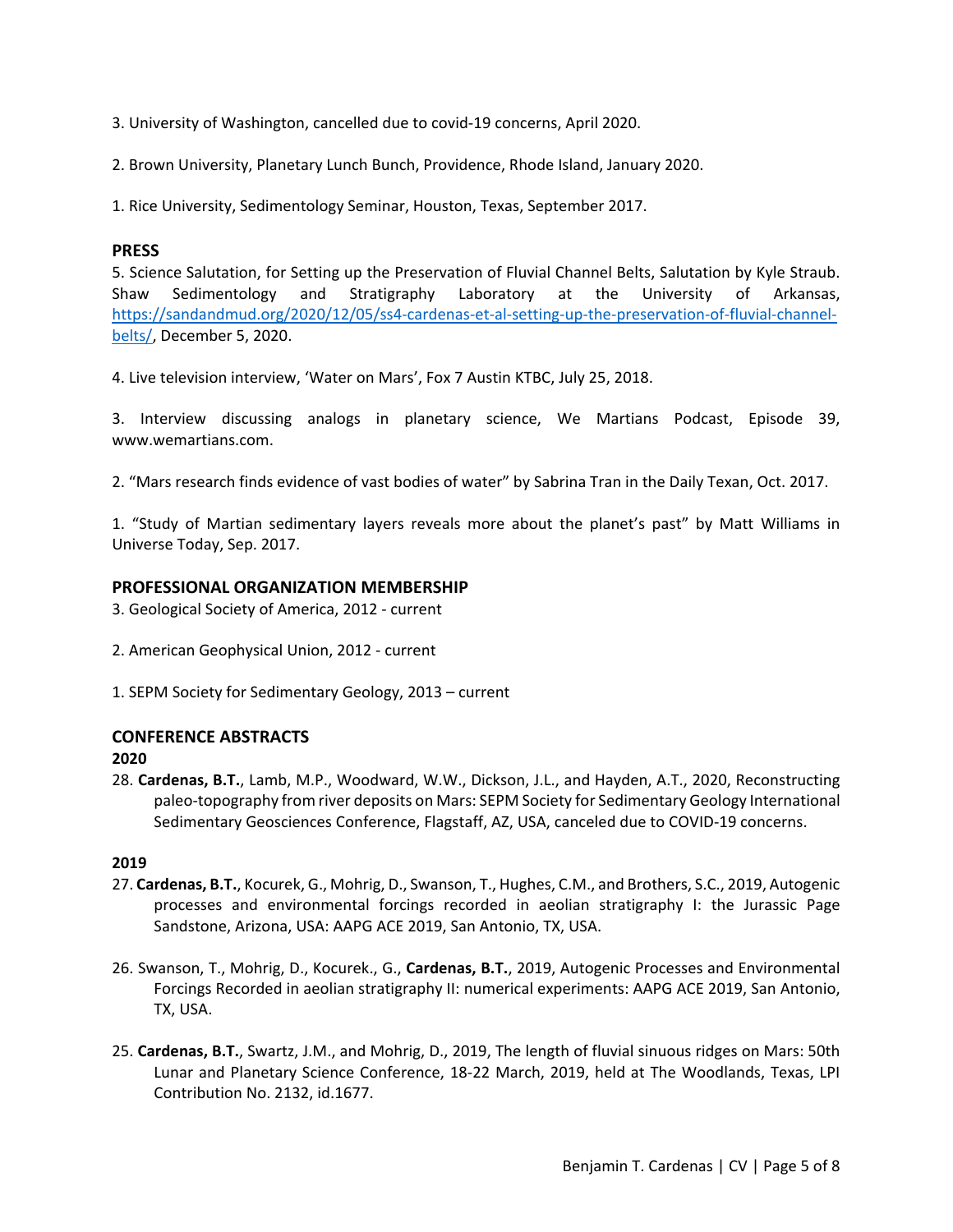#### **2018**

- 24. \*Zhao, X., **Cardenas, B.T.**, and Kim, W., 2018, Grainflow thickness: surface process to subsurface record: EP51C-1832, presented at 2018 AGU Fall Meeting, Washington, D.C., 10-14 Dec.
- 23. Liu, X.C., Mohrig D.C., Buttles, J.L., Kim, W., Slyvester, Z., Hudec, M.R., Fernandez, N., and **Cardenas, B.T.**, 2018, Unraveling the geometric signals in mini-basin development that are connected to turbidity-current sedimentation versus gravity sliding: An experimental approach: EP51A-03, presented at 2018 AGU Fall Meeting, Washington, D.C., 10-14 Dec.
- 22. **Cardenas, B.T.**, Mohrig, D.C., Goudge, T.A., Hughes, C.M., Levy, J., Swanson, T., and Mason, J., 2018, Anatomy of exhumed river channel-belts: EP52A-01, presented at 2018 AGU Fall Meeting, Washington, D.C., 10-14 Dec.
- 21. Hayden, A., Lamb, M.P., Mohrig, D.C., McElroy, B.J., Williams, R.M.E., Myrow, P., Ewing, R., **Cardenas, B.T.**, and Findlay, C.P., 2018, Sinuous ridges are exhumed fluvial channel belts formed over millions of years: implications for inverted channels on Mars: EP13B-03, presented at 2018 AGU Fall Meeting, Washington, D.C., 10-14 Dec.
- 20. **Cardenas, B.T.**, Goudge, T.A., Hughes, C.M., Mohrig, D., Mason, J., Swanson, T., and Levy, J.S., 2018, Testing the Preservation of River Channel Properties in Earth Analogs to Martian Fluvial Sinuous Ridges: 49th Lunar and Planetary Science Conference, 19-23 March, 2018, held at The Woodlands, Texas, LPI Contribution No. 2083, id.1541.
- 19. **Cardenas, B.T.**, Kocurek, G., Mohrig, D., Hughes, C.M., Swanson, T., Brothers, S.C., and Goudge, T.A., 2018, Ancient Environmental Forcings Recorded in Aeolian Stratigraphy: An Earth Analog to Aeolian Strata on Mars: 49th Lunar and Planetary Science Conference, 19-23 March, 2018, held at The Woodlands, Texas, LPI Contribution No. 2083, id.2971.

# **2017**

- 18. **Cardenas, B.T.**, Kocurek, G., Mohrig, D., and Swanson, T., 2017, Coupling aeolian stratigraphic architecture to paleo-boundary conditions: the scour-fill dominated Jurassic Page Sandstone: EP33A-1918, presented at 2017 AGU Fall Meeting, New Orleans, LA, 11-15 Dec.
- 17. Hayden, A., Lamb, M.P., Mohrig, D., Williams, R.M.E., Myrow, P., Ewing, R.C., **Cardenas, B.T.**, Findlay, C.P., Reconstructing paleo-discharge from geometries of fluvial sinuous ridges on Earth and Mars: EP33A-1917, presented at 2017 AGU Fall Meeting, New Orleans, LA, 11-15 Dec.
- 16. **Cardenas, B.T.**, Kocurek, G., and Mohrig, D., The Jurassic Page Sandstone: coupling aeolian stratigraphic architecture to water table and sea level fluctuations: Fifth International Planetary Dunes Workshop, Proceedings of the conference held 16-19 May, 2017 in St. George, Utah. LPI Contribution No. 1961, 2017, id.3050.
- 15. Goudge, T.A., Mohrig, D., **Cardenas, B.T.**, Hughes, C.M., and Fassett, C.I., 2017, Stratigraphy and evolution of delta channel deposits, Jezero crater, Mars: Lunar and Planetary Science XLVIII, #1195.
- 14. **Cardenas, B.T.**, Mohrig, D., and Goudge, T.A., 2017, Fluvial stratigraphy at Aeolis Dorsa, Mars, records base level changes and backwater sedimentation controlled by a fluctuating downstream body of water: Lunar and Planetary Science XLVIII, #1938.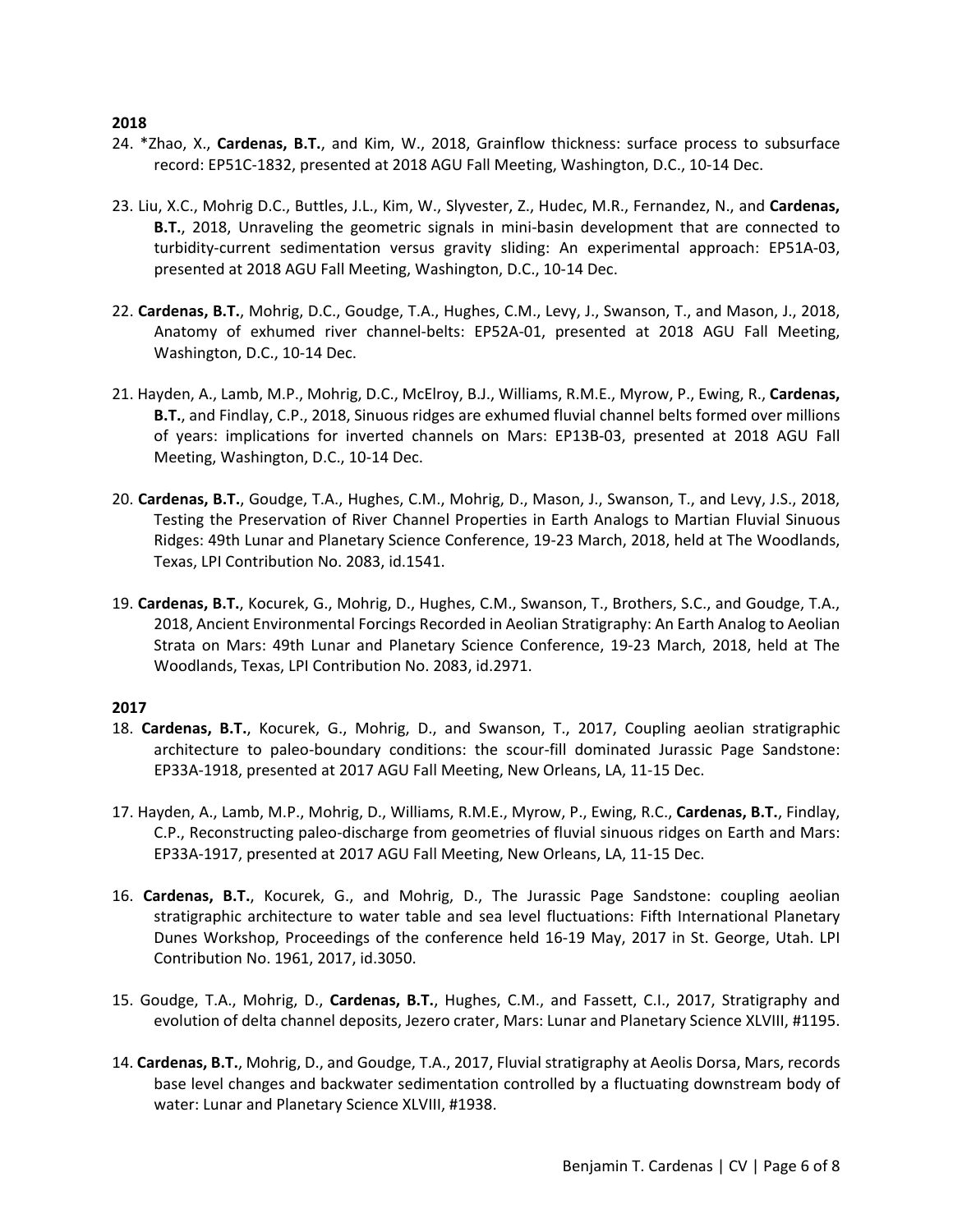- 13. **Cardenas, B.T.**, Goudge, T.A., Hughes, C.M., Mohrig, D., and Levy, J.S., 2017, Stratigraphic architecture of compound channel-filling deposits in the Cedar Mountain and Morrison Formations, Utah: stratigraphic analogs to martian sinuous ridges: Lunar and Planetary Science XLVIII, #1946.
- 12. **Cardenas, B.T.**, Goudge, T.A., Hughes, C.M., Levy, J.S., and Mohrig, D., Justifying martian fluvial sinuous ridge measurements using Earth analog stratigraphy: Fourth International Conference on Early Mars: Geologic, Hydrologic, and Climatic Evolution and the Implications for Life, Proceedings of the conference held 2-6 October, 2017 in Flagstaff, Arizona. LPI Contribution No. 2014, 2017, id.3060

# **2016**

- 11. Goudge, T.A., Mohrig, D., **Cardenas, B.**, Hughes, C., Levy, J., and Fassett, C.I., 2016, Stratigraphy and paleohydrology of delta channel deposits, Jezero Crater, Mars: Geological Society of America Abstracts with Programs. Vol. 48, No. 7, doi: 10.1130/abs/2016AM-279574.
- 10. Petersen, E., Holt, J., Levy, J.S., Stuurman, C., Nerozzi, S., **Cardenas, B.T.**, Pharr, J., Aylward, D., Schmidt, L., Hoey, W., Prem, P., Rambo, J., Lim, Y., and Maharaj, K., A possible climate signal in the surface morphology and internal structure of Galena Creek Rock Glacier, Wyoming: EGU General Assembly 2016, held 17-22 April, 2016 in Vienna Austria, id. EPSC2016-10541.
- 9. **Cardenas, B.T.**, Bryk, A.B., Goudge, T.A., Hughes, C.M., and Mohrig, D., Determining paleoflow direction of martian channel belts using preserved channel-bend asymmetry: case study at Aeolis Dorsa, Mars: 47th Lunar and Planetary Science Conference, held March 21-25, 2016 at The Woodlands, Texas. LPI Contribution No. 1903, p.2367.
- 8. Goudge, T.A., Mohrig, D., **Cardenas, B.T.**, Hughes, C.M., Levy, J.S., and Fassett, C.I., Sedimentology of the Jezero crater western fan deposit: 2. Secular changes in the style of channelization: 47th Lunar and Planetary Science Conference, held March 21-25, 2016 at The Woodlands, Texas. LPI Contribution No. 1903, p.1656.
- 7. Hughes, C.M., **Cardenas, B.T.**, Goudge, T.A., and Mohrig, D., Deltaic deposits indicative of a paleocoastline at Aeolis Dorsa, Mars: 47th Lunar and Planetary Science Conference, held March 21-25, 2015 in The Woodlands, Texas, LPI Contribution No. 1903, p.2139.

# **2015**

- 6. **Cardenas, B.T.**, and Mohrig, D., Incised valley formation in response to sea or lake level changes at Aeolis Dorsa, Mars: 46th Lunar and Planetary Science Conference, held March 16-20, 2015 in The Woodlands, Texas. LPI Contribution No. 1832, p.2797.
- 5. Ustipak, K., Buttles, J., Mohrig, D., Perillo, M., and **Cardenas, B.T.**, Development of banding in the deposits of experimental transitional flows. AAPG Annual Convention and Exhibition, Denver, CO, USA, May 31-June 3.

# **2014**

4. **Cardenas, B.T.**, and Mohrig, D., Evidence from fluvial deposits for changes in water surface levels of a sea or large lake at Aeolis Dorsa, Mars: Eighth International Conference on Mars, held July 14-18, 2014 in Pasadena, California. LPI Contribution No. 1791, p.1307.